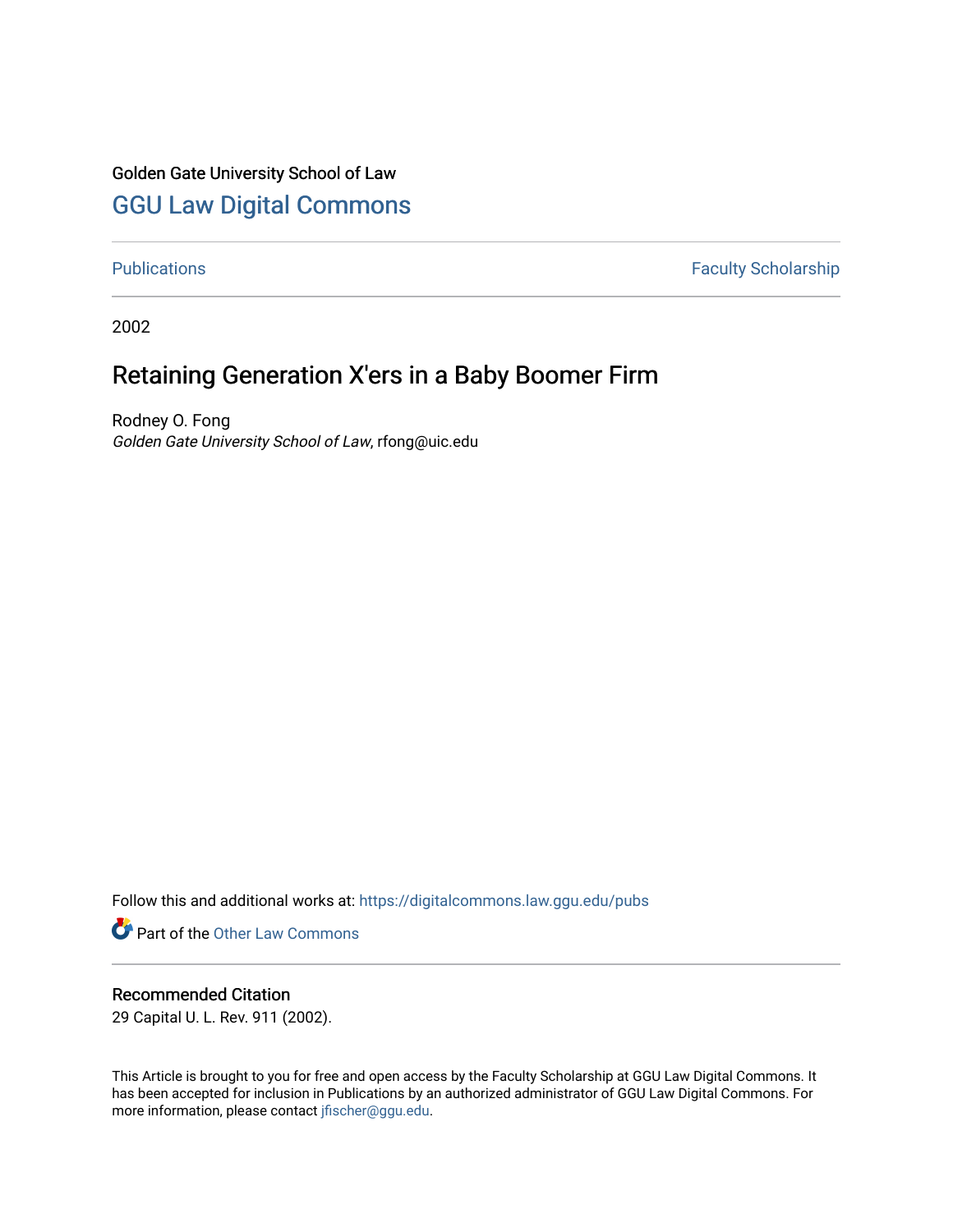#### RETAINING GENERATION X'ERS IN A BABY BOOMER FIRM

#### RODNEY O. FONG·

[The following is the text of my presentation. The presentation was accompanied by a series of PowerPoint slides containing text, images, audio tracks and a brief video clip. The audio tracks and video clip were an integral part of the presentation, and unfortunately, cannot be reproduced in this medium. So, I will attempt to recreate the multimedia presentation by describing the events as they happened.]

After listening to the two previous speakers, Abbie Willard<sup>1</sup> and Greg Mazares,<sup>2</sup> I am excited and relieved to find that our research and findings are very similar despite having different focuses. This is going to be a reenforcement of the things that you have already heard that you can do to retain associates in your firms.

My approach to this challenge is to focus on your associates, many of who are Generation X'ers. I am going to introduce you to Generation X. Who are they? How do they view the world? What are some of their characteristics? And finally, how does one interact, work with, and retain them?

I think they are very bright, very good, and very hard-working individuals. I have worked with them and trained them in law school. They are the people that you want working in your law firms. This is not going to be a discouraging talk, but hopefully an informative and uplifting talk. And like it or not, this is the generation that is coming through today and tomorrow.

I want to begin with a quote from a recent article in the "San Jose Mercury" newspaper.<sup>3</sup> It quoted a 26 year-old employee saying:

Copyright © 2001, Rodney Fong.

• Co-Director, Academic Success Program, Santa Clara University School of Law. Many thanks to: Nedia DeSouza and Susana Pilate, for their Gen X'pcrtise and invaluable research; Joan Howarth, Michael Zamperini, Cathy Glaze, Cherie Scricca, Carol Wilson, Sue Lunbeck, and Dennis Higa for encouraging me to pursue this research; and Pat, Olivia, and Victoria for their inspiration. This essay contains the substance of the remarks presented by Rodney Fong at a symposium held at Capital University Law School on April 5,2000.

1 Abbie Willard is former Assistant Dean at Georgetown University Law Center and is currently with the American Bar Foundation.

<sup>2</sup> Greg Mazares is President of Spherion's Legal Group, one of the leading providers of legal support services.

3 Harriet Johnson Brackey, *The Right Now Generation[:] Young Workers Compel Employers to Give More Challenge and More Flexibility,* San Jose Mercury News, March *(continued)*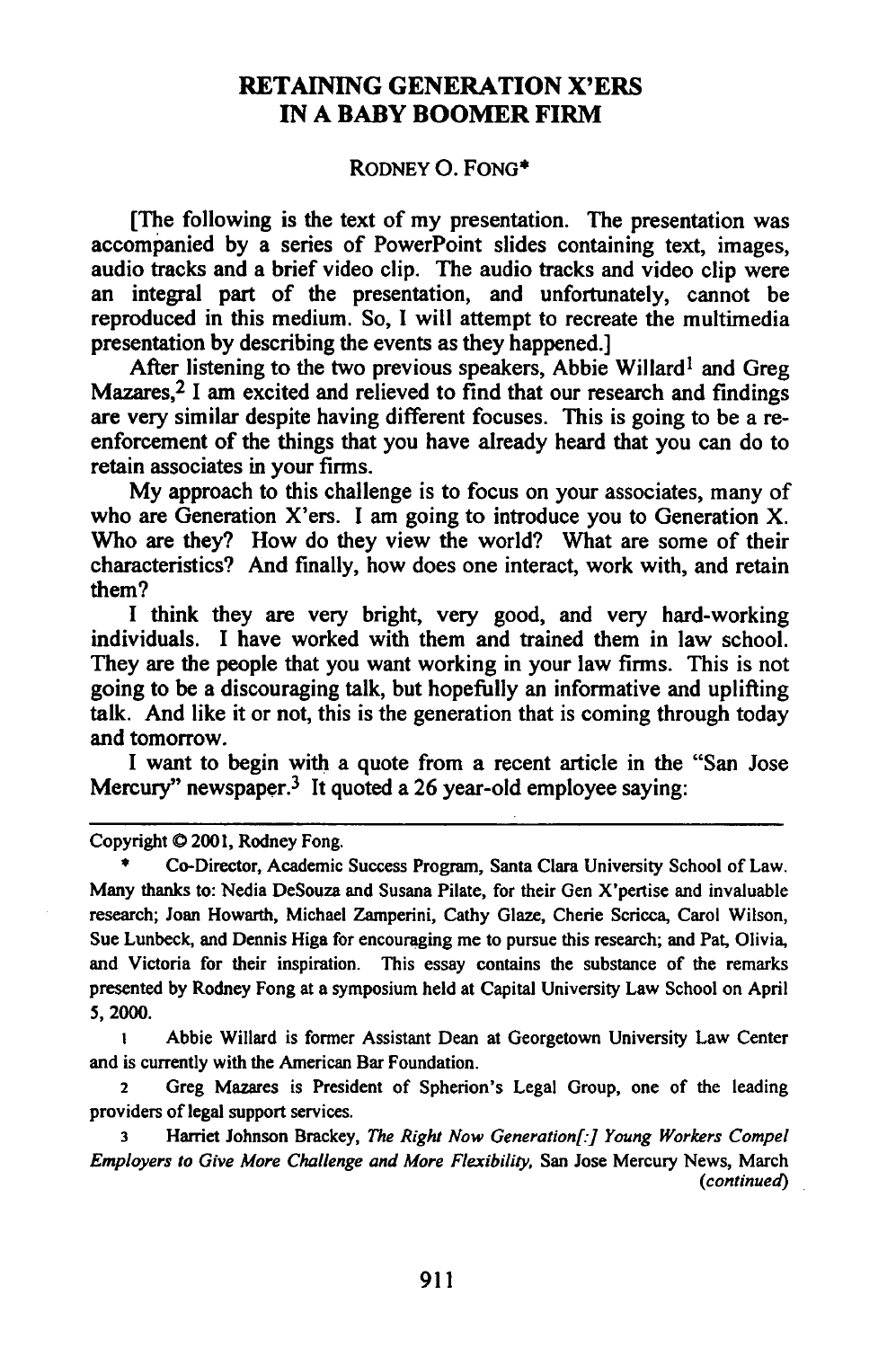We are not going to do what our parents did. We are not going to work forty hours a week for thirty years and come up with a pension plan. We are not going to have that. We will work harder at a younger age to get what we want.

Clearly this is not an attorney. Most attorneys would be happy with a forty hour workweek. But I think it sums up the attitudes of Generation X'ers. Now for the next twenty minutes, I am going to introduce you to the world of Generation X'ers. Then, I will offer some suggestions on how you can create a better work environment for your Generation X associates.

Who are the Generation X'ers? There is some debate over the age range; I have seen Generation X described as 19-37 year olds, but some say it includes 23-35 year olds. Most everyone agrees that they are the children of the baby boomers.

The most memorable event in their life is the explosion of the space shuttle "Challenger". For most Generation X'ers, this is the most memorable event in their life. Almost all of them are watching this program because one of the astronauts, if you recall, was Christa McAuliffe, a schoolteacher. So keep this image in mind as we look at Generation X.

Here are some of the things to consider when thinking about Generation X'ers. First of all, they are used to taking care of themselves. Keep in mind that these kids are known as the "latchkey" kids. What was happening as they were growing up? We had the women's lib movement. We had the civil rights movement. Their baby boomer parents were out working. Both parents started to become employed and who was at home to take care of the kids? Who was their babysitter? Was there daycare? No, this is a recent concept. So if you think about it, the baby sitter was basically themselves and often an electronic device. Television-watching began with Sesame Street, and then came MTV. Later they moved onto the electronic toys such as Atari and Pong. These were the first generation of electronic toys. These are kids who are used to growing up by themselves and playing with electronic gadgets. Their best friends were usually their peers, not their parents.

Next, Generation X'ers are skeptical of government and education, and why not? Consider what was happening in the world as they were growing up. Now, some of you might say wait a minute, "when I was growing up, we had just as many negative things happening. We had diseases and we had wars. It was just as dangerous." But I think the difference between when you were growing up and when Generation  $X$  was growing up is the media. I won't ask how many of you grew up before television was invented. But now, televisions are all over the place, especially for these

28, 2000, http://www.newslibrary.com/nlsite/region pgs/ca\_search.htm (last visited Feb. 6, 2000).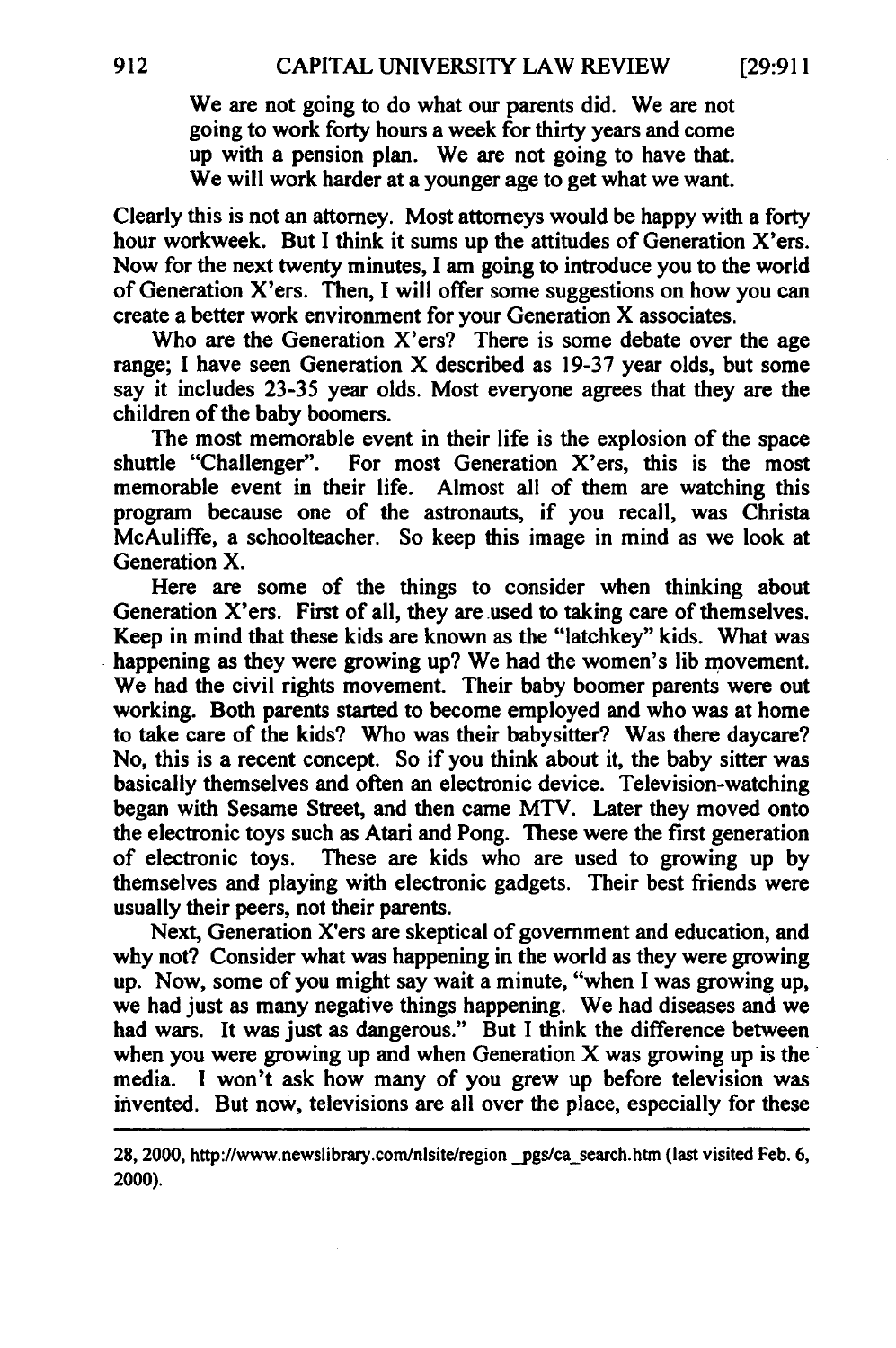Generation X'ers. Abbie mentioned it in her presentation-if a child does well in school, that child gets a television. Where does it go? Where else? It goes in their room. How many of these Generation X'ers have televisions in their rooms? How many have televisions in their kitchens, in their family rooms? Generation X'ers grew up with televisions allover the place. The media is in their face. As you are well aware, the media is becoming more of an entertainment business. Right? They are becoming very sensational. A lot of those events that happened did so right in the Generation X'ers faces. As a result, a lot of them learned about Kennedy, the Kennedy assassination and the cover up. They learned about Vietnam, Watergate, and Nixon. Thanks to television, it was in their faces as they were growing up.

The Freedom of Information Act was enacted and it allowed us to look at what was happening inside the government. We saw that the FBI and maybe J. Edgar Hoover were not the same people as they were originally portrayed. Look at all the CIA indiscretions and mistakes. Take a look at the *Korematsu* case, which they studied in law school. The Freedom of Information Act and the recent revelations showed that the government lied to put over 100,000 American citizens in concentration camps.

In our justice system, they saw cases of injustice in the cases of Rodney King and O.J. Simpson. Again, it is in their faces. What about the People's Court nowadays? I don't know if you have time to watch the People's Court. I am sure you have heard about it. It's an entertainment production that is growing with more and more different judges having their own shows. What is happening? They have the judges rendering their decisions. Then they have the two litigants being interviewed, each saying what they thought of the judge. Next, they ask some people in the audience, "do you think the judge was fair, yes or no?" Again, we are led to challenge the judge's decisions. Of course, a controversial decision leads to a better program. So Generation X'ers are taught to question the actions of our government.

In education, there is a book out called "Lies My Teacher Told Me."4 I would recommend that you read it. The book challenges a lot of things that have happened in American history. Apparently, we received a onesided view of American history. For example, was Christopher Columbus the great explorer who discovered America? Or was he really the capitalist and opportunist who came over to America and oppressed the Native Americans, bringing diseases and other bad things to America? I don't know. Recently, Thomas Jefferson's life has been re-examined in his relationship with his slaves. In education, Generation X'ers are questioning what they are learning.

4 JAMES W. LoEWEN, LIES My TEACHER TOLD ME (Simon & Schuster) (1995).

o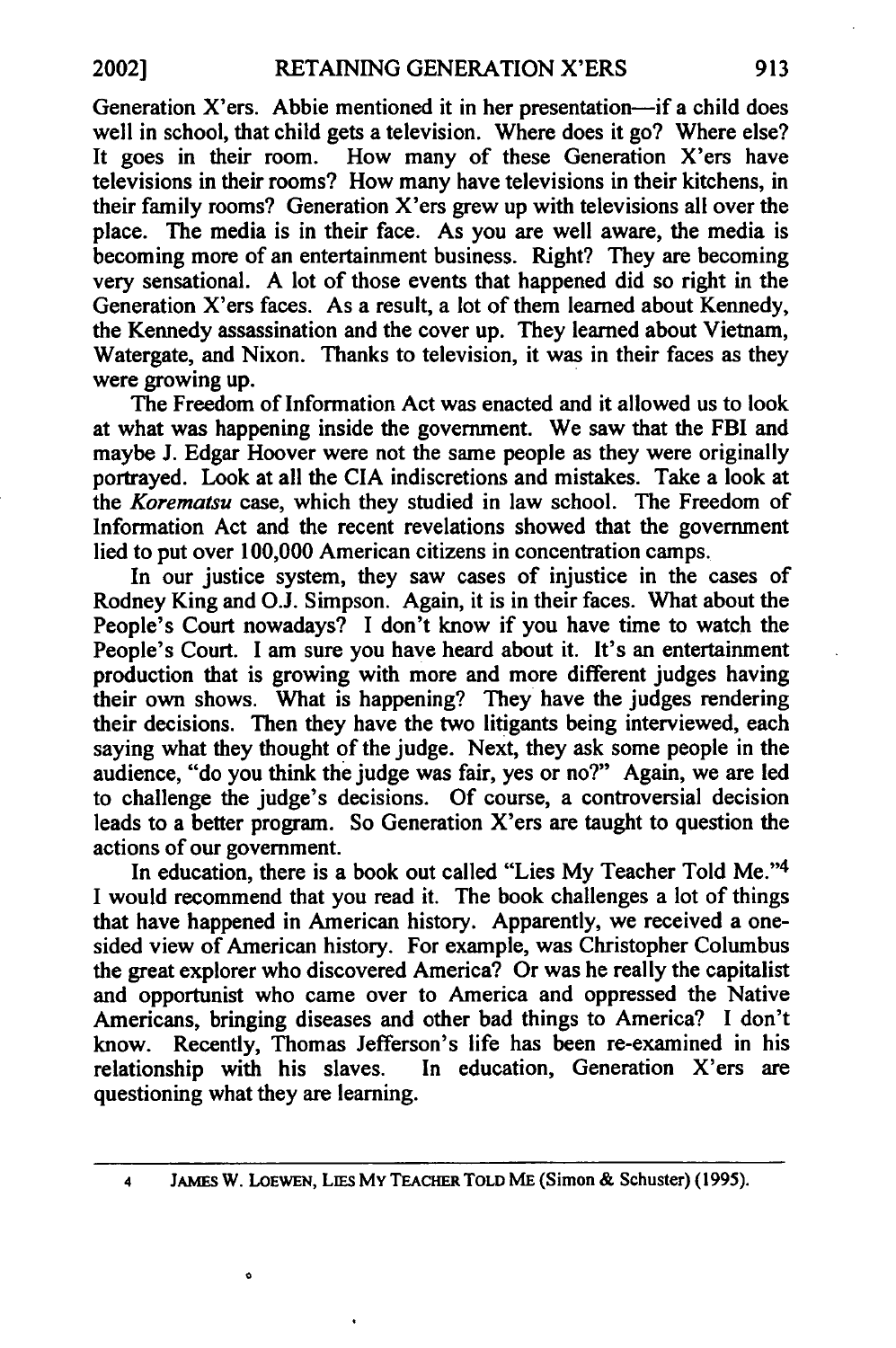Within education, I also included religious training. We are hearing reports, unfortunately, about clergymen harassing parishioners and altar boys. We had Jonestown. We had Jim and Tammy Baker. So even in education and religion, things aren't what they seem anymore.

Generation X'ers do not believe in long-term institutional relationships. Their parents worked their butts off to earn a good living and what happens? The company they worked for needed to meet the bottom line. So it laid off three, four, or five hundred workers. And so long-term relationships with institutions really do not mean anything. So they question the institution's loyalty to their employees. They are asking, "What is this thing with the institution?"

Conversely, there is no employee loyalty. We were looking at the statistics that Greg Mazares put up earlier today. It showed that associates were leaving their firms within two years despite all the training and grooming by the firm. So we are seeing less employee loyalty to the institution.

Also I have to mention this since I am in Ohio. Even in professional sports, there is no more team loyalty to the fans. The Browns left Cleveland after so many years there. What is happening? Of course, we know about the free agents within the teams. They are leaving their teams for the highest bidder.

Generation X'ers are always living in constant jeopardy. They are seeing all these news headlines telling them how dangerous the world is today. The environment, nuclear reactors, oil spills all over the place. They read about the large national debt, decreasing social security, Black Monday, and the economy. I hope the stockmarket stays where it is. They read about Vietnam, civil wars, Kosovo, and Desert Storm. It is in their faces. Nowadays, we are right there with the soldiers on the battlefields, right where the bullets fly. They learn that this is a dangerous world, with Jonestown, plane crashes, and terrorists. It's in their faces. What about the Challenger explosion? I had to show the video because it was so graphic and memorable for all these Generation X'ers.

Take a look at all the health and safety issues. The Generation X'ers read about child abductions. Here they are drinking their milk, and at the same time, they are looking at the face of a kid on their milk carton who had recently been abducted. Look at all the danger, Joe Camel, drugs, street gangs all around them, shootings in schools, even six year olds with guns, AIDS, sexually transmitted diseases. You go to Jack in the Box, order a hamburger that just happens to be undercooked, and you can die from Ecoli. Is there more danger than before? They think there is.

The ultimate jeopardy that they have experienced is the breakup of the family home. Parents are both working really hard and are keeping long hours. They think they are working toward a good future for their families. Unfortunately at the home, there is no one to take care of the children's needs or the parent's needs. The divorce rates are really high now. We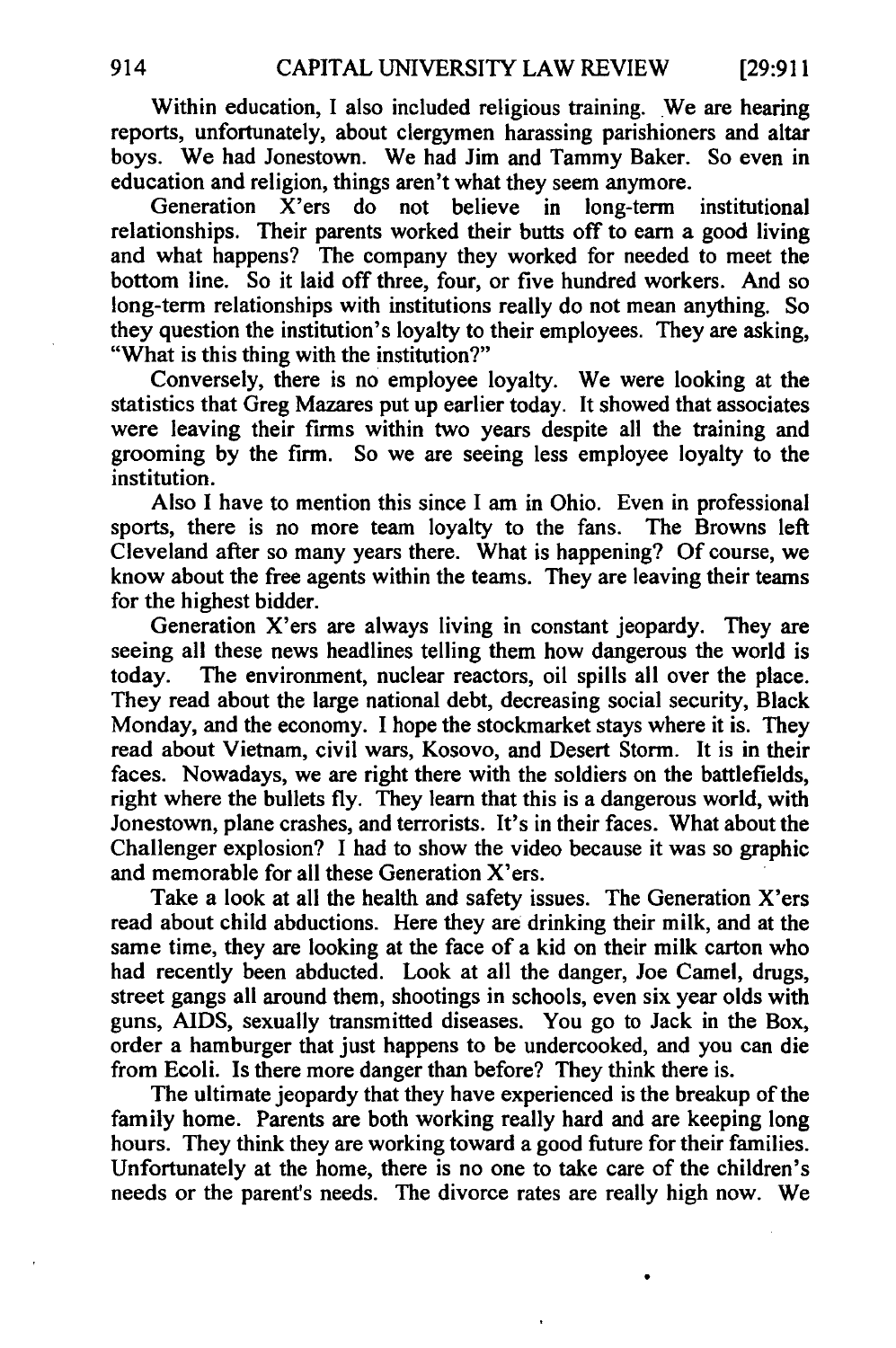have single parent families and we have families with four parents, the two natural parents and the two stepparents. These things are happening.

Generation X'ers feel that they are living in this constant jeopardy and they are feeling very vulnerable. As a result, their sense of time is very short. There is a sense of urgency to live for today. They are not planning for the future as that quote from the San Jose Mercury indicated. What they are working for is today, and maybe tomorrow, but not too far off.

Finally, they value personal happiness over monetary rewards. Sure, they like money, who doesn't, but at what cost? They saw their parents work hard, even sacrificing their personal happiness. The Generation X'ers do not intend to repeat this pattern. Money will get them to join your firms, but it will not keep them if they are not happy.

So I think it is important to keep these characteristics in mind as we structure our work environment. Now, you may not agree with all of these statements, but what is important is the perception of Generation  $X'$ ers.

Again, I have never spoken with Abbie or Greg before today, but you can see that certain themes are being repeated. Take trust for example. Trust is not automatically present in an employment relationship. Generation X'ers have not learned to trust because the same people that they were taught to automatically trust, such as politicians, police officers, teachers, and clergy turned out to be people you could not trust. Sometimes even their own parents could not be trusted. Parents would say, "everything will be okay in our family," and then next thing you know they are getting a divorce.

Generation X'ers have not been able to trust a lot of people. And as a result, what we need to do is recognize that they do not automatically trust people. They are able to trust. But you have to develop that trust with them. One of the ways to develop trust is to share your reasons for doing things. If you do not share the reasons and instead give them a strict rule, like, "We are going to wear suit and ties every day of the week." They will likely conclude that there is a negative reason for this rule. But if you say to them, the reason we require suits and ties is because we do have a lot of clients walking through our firm and they expect a certain level of professionalism, then the Generation X'ers will likely follow the rule. They may not agree with the rule, but they will at least trust that you are not trying to simply control them. Too often, we make rules and we do not share our reasons for them.

Respect is extremely important to Generation X'ers. Let's say you are a law firm and you have a partner who has great credentials, graduated from Yale law school, served as governor of the state of Arkansas, and president of the most powerful country in America. Is this enough for Generation X'ers to automatically respect this person? Are the credentials and resumes enough for Generation X'ers to trust or respect? What you have done in the past may not be enough for Generation X'ers.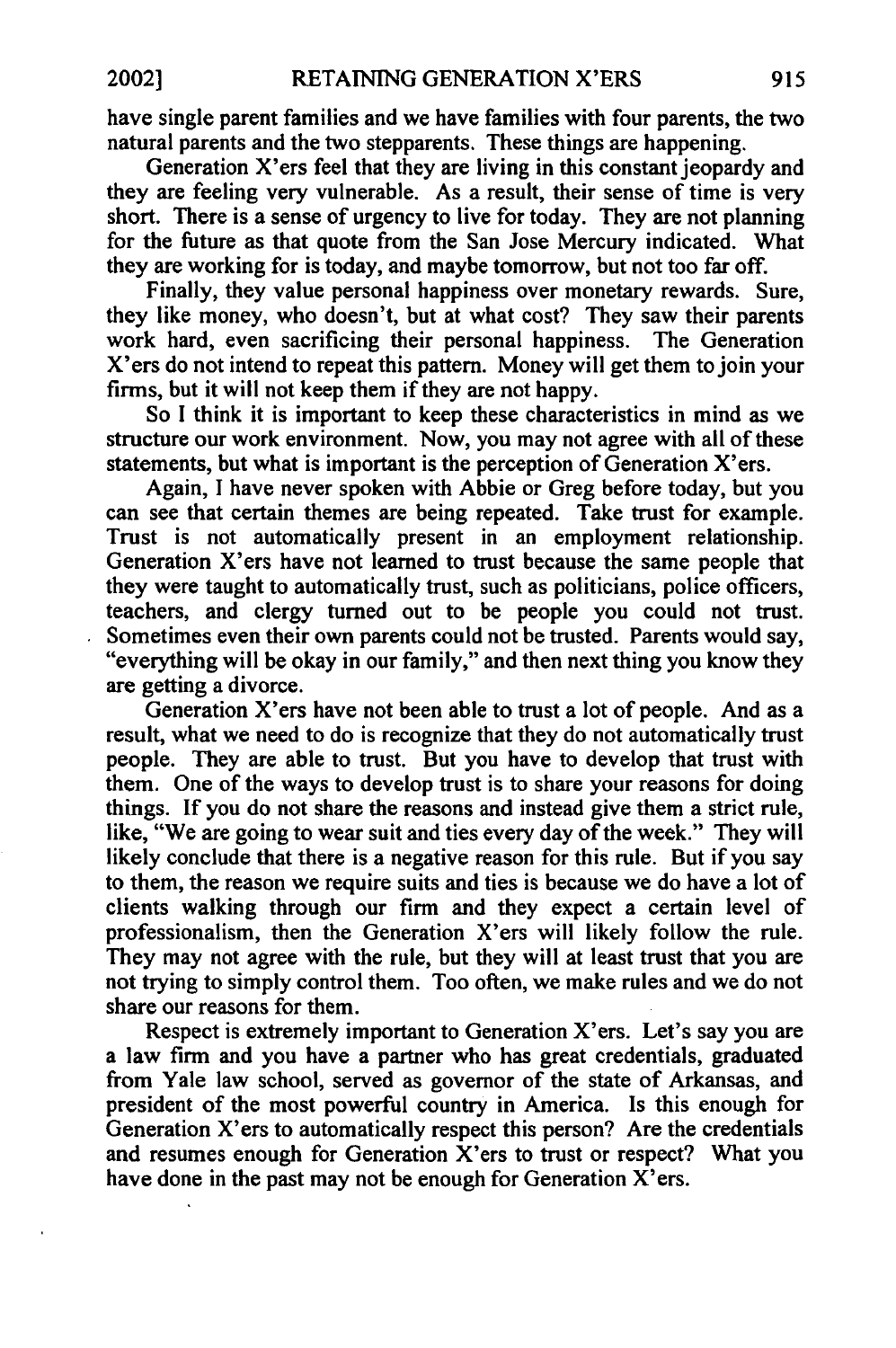In law school, we are finding that even though most of our professors have great credentials, it does not automatically result in trust or respect from Generation X'ers. You have to earn their respect. As a result, we are seeing increased instances of disrespect or "dissing." We are hearing this new word now, "dissing." I'm sure you have seen some signs of "dissing." It is not going to be that outward, in-your-face kind of dissing like a baseball player on the field. Dissing can be seen by being late for appointments and by missing appointments without calling. Another form is expecting immediate attention from you. You know, the knock on the door and "I need to talk to you right now," even if you are with someone. They act if they were the only person in the firm that needed attention. More forms of dissing include not bothering to read your instructions and not following your instructions even after you explain them.

What all this shows is that we need to be respectful of students and associates in order to gain their respect. Even in a law firm, the partners have to be respectful of the associates and staff in their office. They cannot rely on their position and title and get away with being disrespectful. So, again, showing respect is very important to Generation X'ers.

One suggestion I have, and this works in law school, is to remember their names. This is great way of showing that you recognize and acknowledge them. So if you are walking down the hall and you see someone you don't know, take a second and introduce yourself. Be sure to ask them for their names. Remember, they know you, especially if you have a website with pictures of the attorneys and people in your firm. I guarantee they have studied your firm's website and they know you because that is their source of information. So if they say "hi" to you and you can't even acknowledge them, that is a "diss." It sets the tone of the relationship and it is not a good tone to set. Basically what I'm saying is, let's be civilized and let's be human. This all fits within Generation X'ers' concept of equality, gender, racial, and status equality.

Generation X'ers carry a sense of entitlement. They believe they have a right to whatever it is they want and everything is negotiable. I think this comes from their sense of equality. All of these individuals have learned about the rights they have. This country has gone a little too far in emphasizing everyone's rights. Unfortunately, we have not emphasized that rights come with responsibilities. For example, the right to free speech means I could say whatever I want to your face. At the same time, the right of free speech comes with responsibilities and limitations. Unfortunately, not everyone has learned about the responsibilities and limitations.

Another source of this sense of entitlement comes from the phenomenon known as super-consumerism. Generation X'ers think that they can buy whatever they want. Where did this attitude come from? It came from the baby boomers. I think we might have spoiled these kids a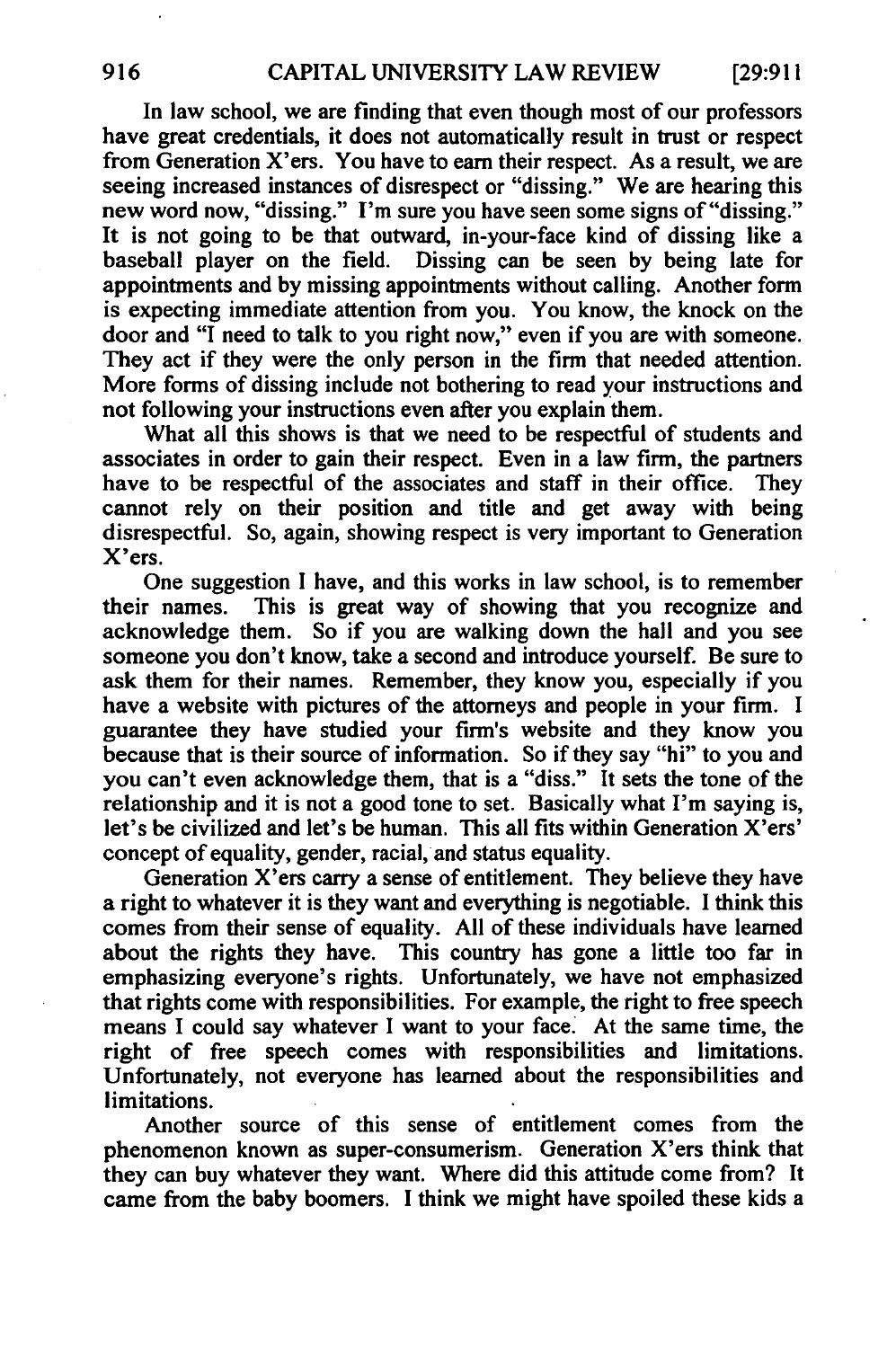little bit by providing them with a good life. We have taught them how to spend and that money or credit can buy anything. Generation X'ers have even learned that money can buy you a "dream team" of lawyers if you ever commit a crime.

Also, Generation X'ers learn that everything is negotiable. Where did that come from? I think it came from a sense of a lack of finality or consequences. Let's say you are on the computer, you are playing a game, and you lose. What do you do? You don't worry; you simply press the reset button. You always have another chance at it, right? Again, the computer has been available for nearly as long as Generation X'ers can remember. Also, with both parents working and coming home exhausted, they quickly learned that they could play one parent off against the other. If they wanted something, they learned to keep asking until they got what they wanted. ''No'' really means "ask me again later until I say yes." They learn that they can negotiate anything.

I just read an article that confirmed Generation X'ers are not afraid to negotiate. The author explained that these X'ers are not afraid to ask for things that we were afraid to ask for. They have no problems asking and negotiating, so be ready for them.

When working with Generation X'ers, there are a few things to think about. Be sure to announce policies and share your reasons for these policies. I talked earlier about the issues of trust and respect. I think Abbie mentioned some things about associates not liking secret rules within the firm. I don't know if the kind of rules she discussed were really meant to be secret, but these rules are not laid out. I think you need to announce the policies and, as I mentioned before, share your reasons for having the policies. If there is a legitimate reason for those policies, which I assume there is, then the Generation X'ers will understand it and deal with it. They will not feel like you are "dissing" them or that you do not trust them.

Try to provide Generation X'ers with specific directions. This is something that we have learned in law school. Their typical processing is a little different from typical baby boomer processing. When the baby boomers begin an assignment, they will go and figure it out. And they only heard from the professor when they got it wrong. Boomers learned to work independently and without constant reinforcement.

Unfortunately, computers have changed the way Gen X'ers approach and solve problems. For many, their analytical abilities have not been developed nor challenged enough. Is there anything in a computer that has developed their analytical ability? If you want an answer for something, what do you do? Take for example, the simple problem of two plus two. What do kids do nowadays? Do they think it out? Do they use their fingers? No, they bring out the calculator and look it up right away. Or they keep on clicking until they come upon the right answer. I call this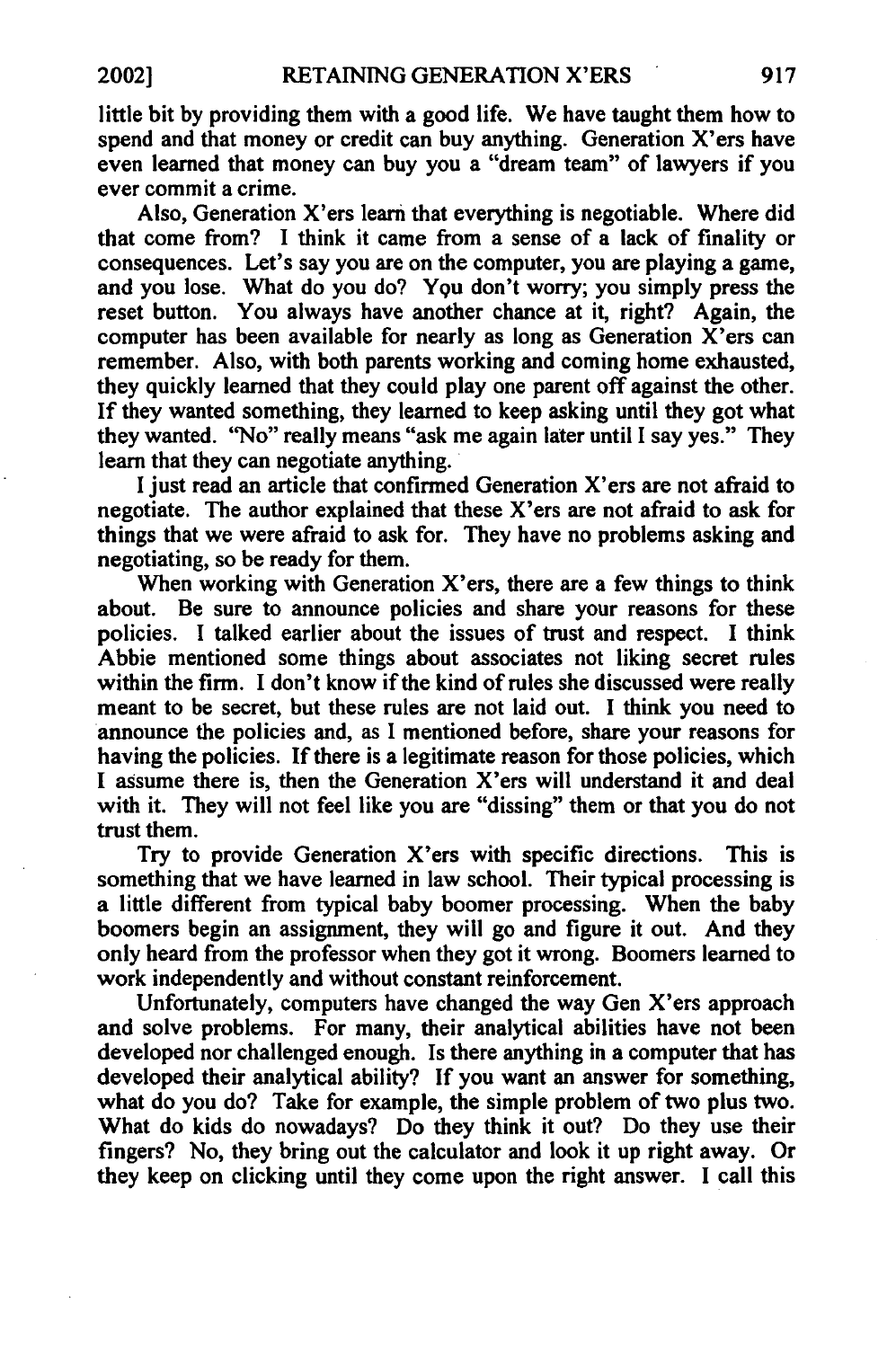"point and click processing" and it's not really thinking. Unfortunately, the answer isn't always found on the computer.

So what do you do? You start by providing them with those specific directions. The learning protocol for Generation X'ers is to show them how to do it one time by working through it with them. Then let them try it in different ways and they will figure it out. This works better than just throwing the assignment to them and waiting for them to figure it out on their own.

They also need immediate feedback on whether they are right or wrong. You will see another side to this later. Why do they need feedback? It is because of these little things called a mouse and a remote control. We press them and we expect some immediate reaction to our press. Also, you know what happens when we don't get an immediate reaction, we panic. You know, it's the feeling we get when our mouse doesn't respond or the remote control batteries run out. We just keep on pressing faster and harder. Since Generation X'ers grew up with mouses and remote controls in their hands, they also expect an immediate reaction or feedback when they do something. If the feedback isn't there, they panic.

What about deadlines? Many Generation X'ers have a difficult time meeting deadlines. How did this happen? Well, there is no deadline on a computer. In school, we often receive emails from students at two or three o'clock in the morning. They don't know when to stop. They just keep on going. Time is not important to them since time has seldom been an issue for them. They are not good with deadlines.

Now hopefully in law school we are teaching them about deadlines. I have a friend who is a district court judge. He assigned a motion to one of his student clerks and needed a draft by a specific date. When that day came around, it wasn't ready and the Generation X clerk did not seem to understand the urgency. Of course, they learn that even deadlines are negotiable. So even at the highest levels, deadlines are a problem for So even at the highest levels, deadlines are a problem for Generation X'ers. They need to know the exact deadline, the reasons behind the deadline and the consequences if the deadline is not met.

Be sure to explain the consequences. Generation X'ers often do not realize that there are consequences to their actions. After all, on a computer if you make a mistake, you simply hit the reset button. There is always another chance or opportunity to get it right. This does not always happen in real life. So do not take any chances and do not assume that Generation  $X'$ ers know the consequences of their actions.

Here are some suggestions on retaining Generation X'ers in your firm. Again, I've have reached some of the same suggestions that Abbie and Greg introduced earlier. Hopefully this is a reinforcement of those suggestions.

Have a well thought out orientation program. I really believe that you need to work with them and set the tone from day one. I am suggesting a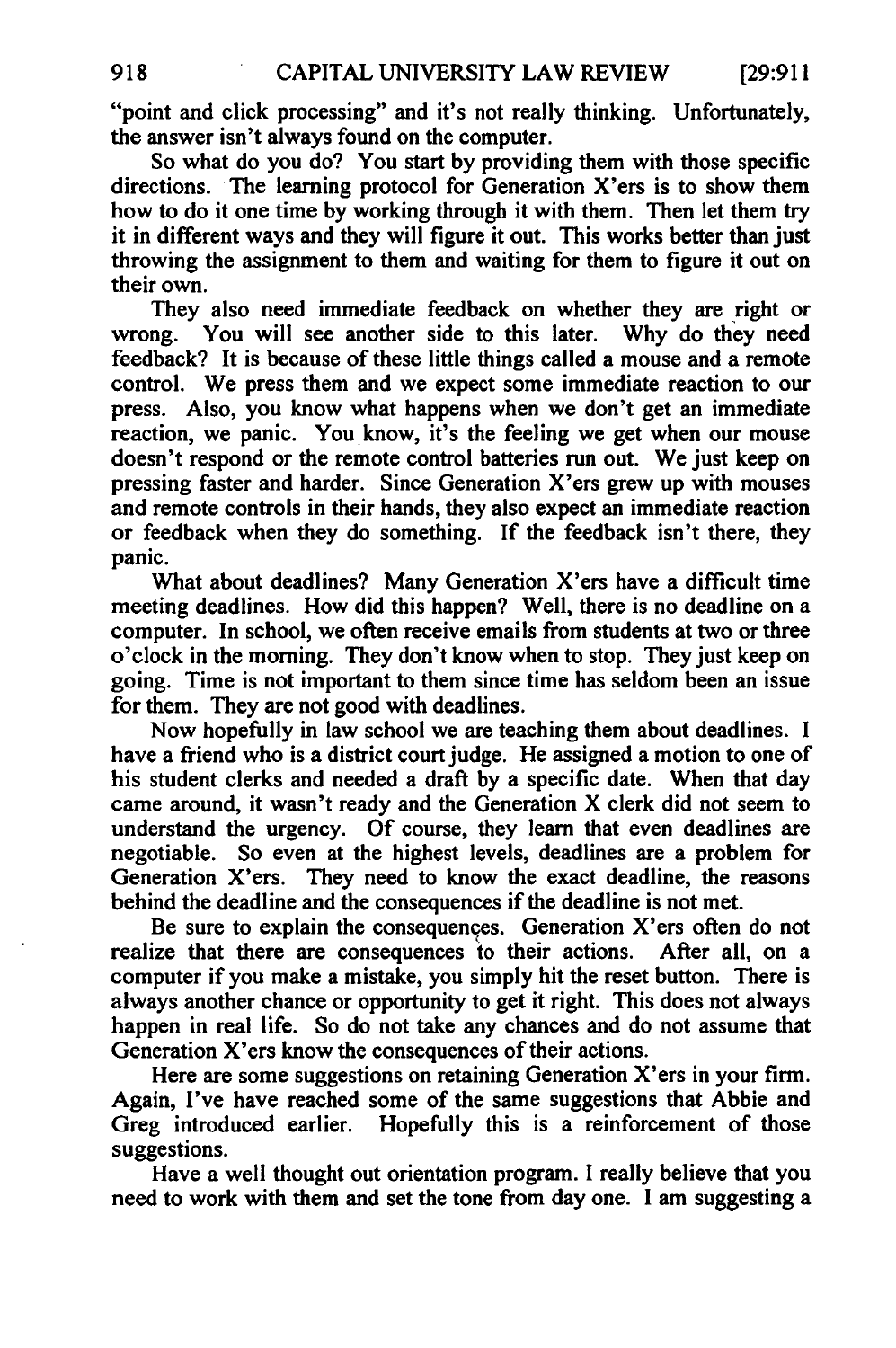formal orientation program when they come in. It could be a group program if you are in a large firm. I would suggest sharing some of your firm's history, the vision or goals of the firm, as well as the culture of the firm. Give them some sense of an institutional history. Let them know that this is a place that they can feel good about over the long term. Let them know about the culture within the firm. This addresses the issue of trust by letting them know what to expect, and that there are not hidden agendas, rules, or expectations.

Participation by partners and other important people in the firm will send an important message to the Generation  $X'$ ers. I think this is an issue not only of creating that team environment and equality within the firm, but also a sign of respect. By having some of the partners attend the orientation, you are sending the message that the new associates are important, valued, and respected by the firm. Conversely, if no partners show up, it sends a message that the partners are too busy to greet and meet the new associates, thus disrespecting them.

Be sure to clearly set forth the firm's expectations along with the reasons for these expectations. I've mentioned this in terms of trust and respect. Let them know what type of assignments they will receive, the hours they are expected to keep, the bonus structure, and the proper office attire. Try to eliminate as many of those secret unwritten rules and unspoken expectations as you can.

Develop and implement a personal career path for each associate. Greg suggested doing an entrance interview. I think this is a great idea. It is essential towards developing an associate's career path. When interviewing them, determine if their personal goals match the firm's goals. If not, you can predict that they will be gone in <sup>a</sup> year or two. Also take good notes when you are interviewing them for the associate position. You can refer to those notes later when they join your firm. Remember, associates are leaving firms for reasons that you have heard before. They are going to firms that can add to their career goals. If their goals are to get some other skills from that other firm, see if your firm can also teach and develop those skills. Or have other departments within your firm teach those skills. So they would be leaving one department for another department rather than leaving your firm completely. It may take a little bit of homework on your part, but it will save you money in the long run.

It is a good idea to assign a couple of mentors to each associate. They may need a partner, they may need someone who is a junior associate, and they may need someone who has shared similar life experiences. They want friends and people to ask questions of within that firm. Provide that network and do not isolate them. If you isolate them, you will lose them. Job satisfaction and social interaction are very important to Generation X'ers.

Give them continual feedback, both positive and negative. Do not rely just on the six-month review, the nine-month review, or the one-year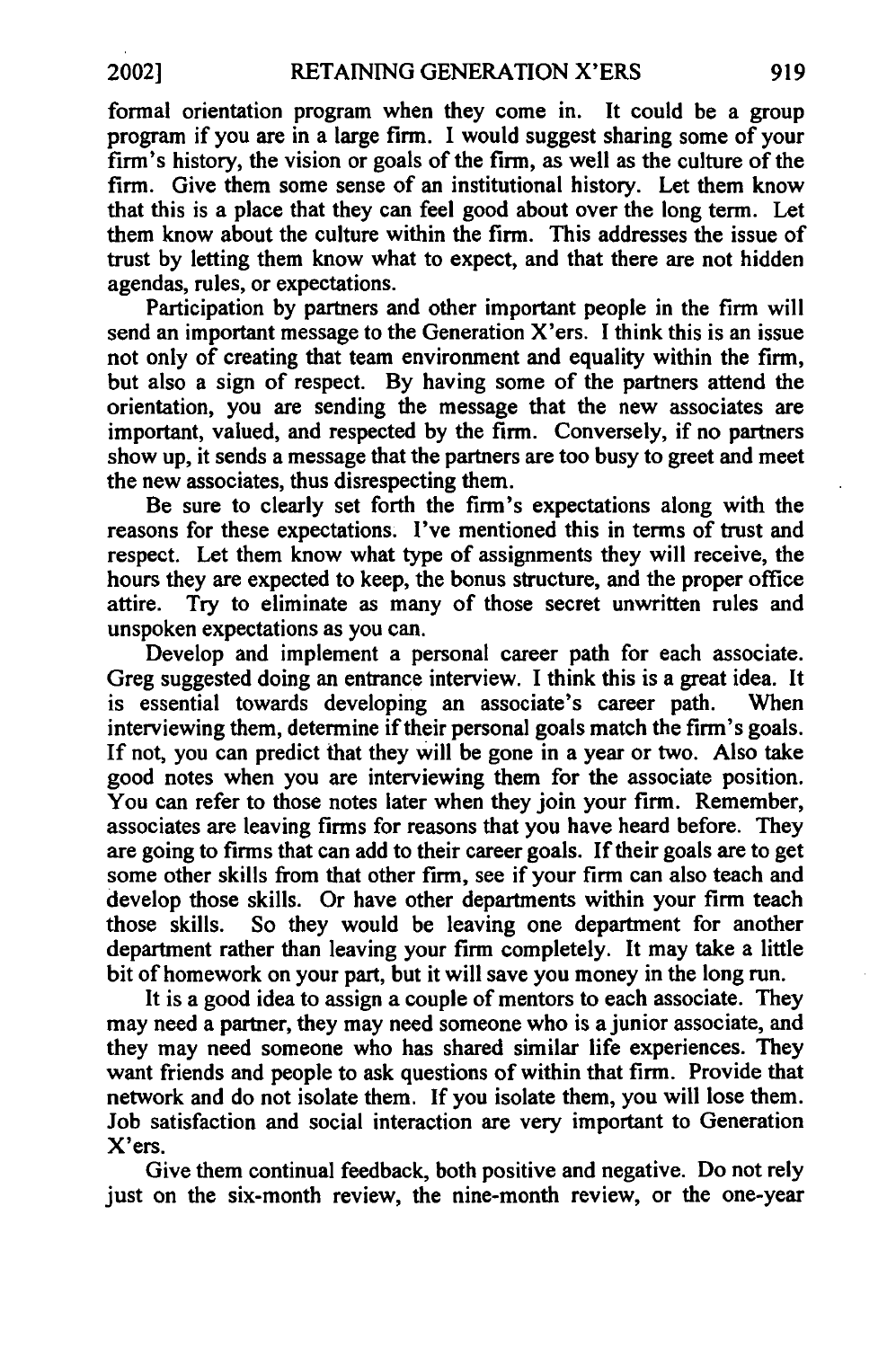review. Remember the mouse and the remote control units. It also shows that you care about them and their careers. It is going to take a lot of work to supervise them. But this is what they need, want, and expect.

Consider allowing flexible work conditions. Earlier, we heard about the work schedule. The work schedule has to be flexible. You could try following some of the "dot com" companies in terms of their working conditions. You could be as creative as you want and keep in mind that they recognize a balance between life and work. Quality of life is a really important thing to Generation X'ers. When I talk to my students I ask what are they are looking for in a firm and they always reply quality of life. Now their definition of their quality of life may differ from student to student. Some want a family, some want recreational time, some want time to do other things and not just work every day. But the fact is, if they have a flexible schedule, they will be happy and put in the hours.

The third and final category of suggestions is to create a collaborative team environment. You might have heard this before. Earlier, Greg mentioned that they are all growing up playing soccer. They like to be part of the team. Some of them have grown up by themselves and not being part of a group except for their sports team. So begin by giving them something with the firm's name on it like the firm's T-shirt, baseball cap, or softball jersey or something like that, so they can feel a part of the firm. Consider having events, both formal and informal. Many of you are already doing some of this. You hire them, you take them out to dinner, throw a firm picnic, and sponsor a firm softball team. Think about having places in your office where people can sit around when they are taking a break or want to chat with each other. The opportunity for informal gatherings is just as important.

Maintain constant and open communications with Generation X'ers. Now I know this is going to be very different, especially when you make a decision with all the partners getting together. These decisions are usually done behind closed doors. Before making the decisions, try to get some feedback from them. You may not necessarily agree with them, and that is your prerogative as the partners. But at least you validate them as individuals by allowing them to give you some feedback on those issues. If the firm is going to be in the newspaper or something significant is happening within the firm, send out an email to let them know in advance. It doesn't take a lot of time to keep people informed, especially if you have your administrative assistant do it. It is important to use these communication systems and make them feel part of that team by sharing information.

Next, you need to provide resources for training. They want to learn and continually develop their skills. In law schools now we have academic support programs. Law schools are creating and enhancing academic<br>support programs across the nation. These are programs that are support programs across the nation. educational resource and training programs within the law school. They